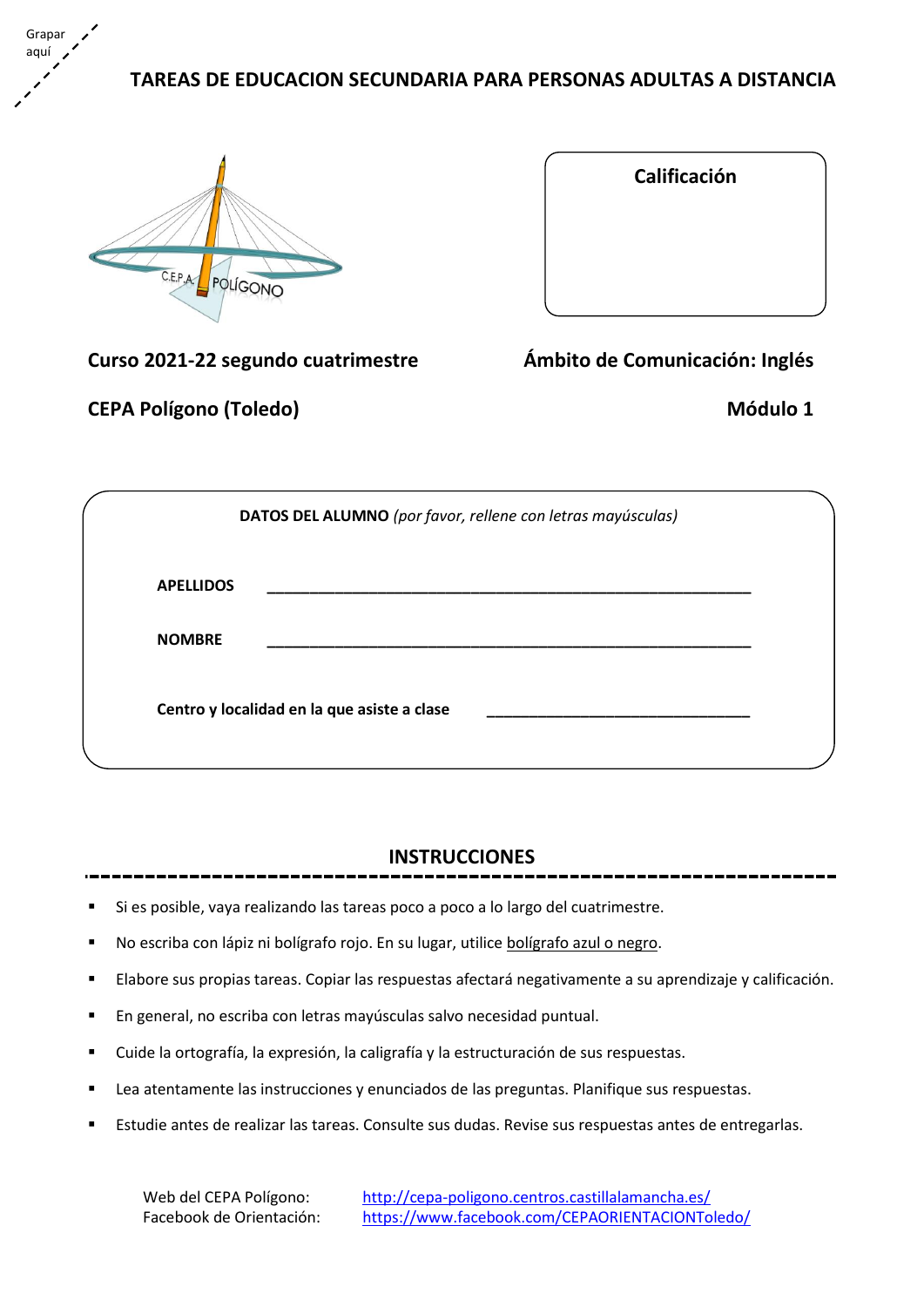#### **Complete the sentences. Use contractions where possible.**

Example: We *'re* from London.

- 'Is Anna English?' 'Yes, \_\_\_\_\_\_\_\_ is.'
- \_\_\_\_\_\_\_\_ Magda your teacher?
- 3 We Portuguese. We're Brazilian.
- My name's Deniz. I \_\_\_\_\_\_\_\_ from Turkey.
- The food isn't Thai. \_\_\_\_\_\_\_\_ 's Chinese.
- 'Are they from Asia?' 'No, they \_\_\_\_\_\_\_\_.'
- 'Where are \_\_\_\_\_\_ from?' 'We're from Australia.'
- 'Is John in your class?' 'No, \_\_\_\_\_\_\_\_ isn't.'

#### **Complete the chart.**

Example: *Japan* Japanese

- **African**
- 2 China 3 German
- 4 France
- \_\_\_\_\_\_\_\_\_\_ Italian
- \_\_\_\_\_\_\_\_\_\_ Turkish

#### **Write the opposites.**

dangerous dirty easy expensive far full tall ugly

Example: near *far*

- 1 cheap
- 2 empty
- $3 \text{ clean} \quad \_\_$
- short \_\_\_\_\_\_\_\_\_\_
- difficult
- beautiful safe \_\_\_\_\_\_\_\_\_\_

# **Complete the sentences using the verb in brackets in the present simple.**

Example: She *reads* (read) the newspaper every day.

- We \_\_\_\_\_\_\_\_\_\_\_\_\_\_\_\_\_\_\_\_\_\_\_\_\_\_ (not have) a car.
- 2 The restaurant  $\frac{1}{2}$  Close) at 10 p.m.
- Luis \_\_\_\_\_\_\_\_\_\_\_\_\_\_\_\_\_\_\_\_\_\_\_\_\_\_ (not like) tea.
- They \_\_\_\_\_\_\_\_\_\_\_\_\_\_\_\_\_\_\_\_\_\_\_\_\_\_ (work) in an office.
- I \_\_\_\_\_\_\_\_\_\_\_\_\_\_\_\_\_\_\_\_\_\_\_\_\_\_ (speak) German and English.
- Tony \_\_\_\_\_\_\_\_\_\_\_\_\_\_\_\_\_\_\_\_\_\_\_\_\_\_ (study) at the university.
- It \_\_\_\_\_\_\_\_\_\_\_\_\_\_\_\_\_\_\_\_\_\_\_\_\_\_ (rain) a lot in Ireland.
- You \_\_\_\_\_\_\_\_\_\_\_\_\_\_\_\_\_\_\_\_\_\_\_\_\_\_ (not play) computer games.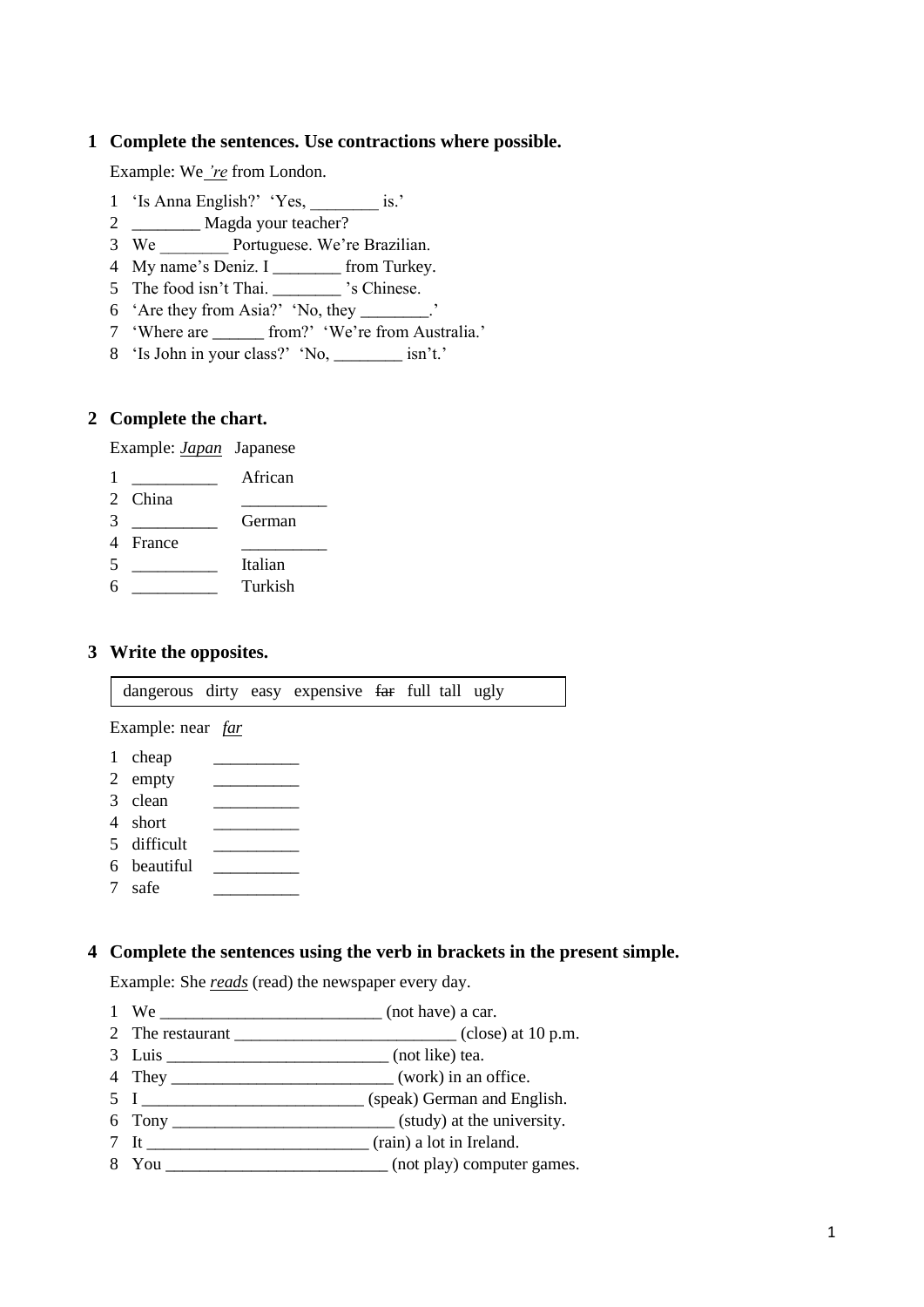#### **Order the words to make questions.**

Example: want / what / you / do *What do you want?*

- you / live / do / where
- they / uniforms / do / wear
- \_\_\_\_\_\_\_\_\_\_\_\_\_\_\_\_\_\_\_\_\_\_\_\_\_\_\_\_\_\_ your / computer / you / use / do / when

\_\_\_\_\_\_\_\_\_\_\_\_\_\_\_\_\_\_\_\_\_\_\_\_\_\_\_\_\_\_

\_\_\_\_\_\_\_\_\_\_\_\_\_\_\_\_\_\_\_\_\_\_\_\_\_\_\_\_\_\_

\_\_\_\_\_\_\_\_\_\_\_\_\_\_\_\_\_\_\_\_\_\_\_\_\_\_\_\_\_\_

\_\_\_\_\_\_\_\_\_\_\_\_\_\_\_\_\_\_\_\_\_\_\_\_\_\_\_\_\_\_

- car / what / he / have / of / does / kind
- your / play / does / tennis / husband
- old / like / your / films / parents / do

#### **Write the jobs.**

Example: I work in a school. I'm a **t***eacher*.

- I play the piano. I'm a **m**\_\_\_\_\_\_\_\_\_\_.
- I work in a theatre. I'm an **a**\_\_\_\_\_\_\_\_\_\_.
- I work for a newspaper. I'm a **j**\_\_\_\_\_\_\_\_\_\_.
- I work with animals. I'm a **v**\_\_\_\_\_\_\_\_\_\_.
- I work in a hospital. I'm a **n**\_\_\_\_\_\_\_\_\_\_.
- I work in a shop. I'm a shop **a**\_\_\_\_\_\_\_\_\_\_.

#### **Underline the stressed syllable.**

Example: ha|ppy

- jour|na|list
- en|gi|neer
- pi|lot
- ad|mi|ni|stra|tor
- po|lice|man
- good|bye
- air|port
- ho|tel
- mu|se|um
- toi|let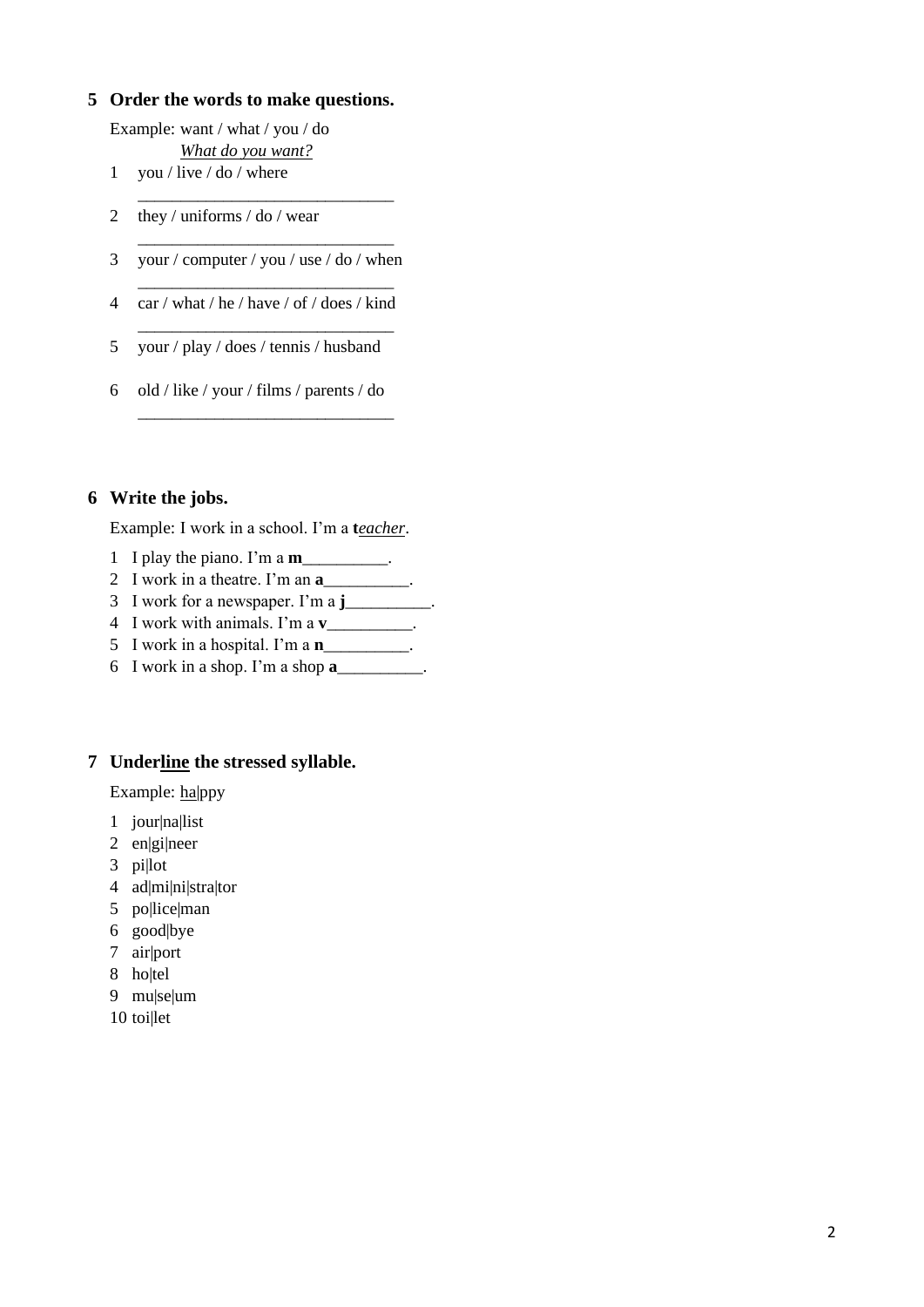# **An Italian Teacher**

An Italian teacher talks about his life and his job.

Hi, I'm Giorgio Salvatore. I'm twenty-six years old and I'm from Calabria in the south of Italy. My father is Italian and my mother is from Argentina. She's a Spanish teacher in a school in Calabria. My best friend is Marco. He's from Calabria, too, and he's a student at the University of Rome.

I'm a teacher at The Language Centre in Rome. Students come here to learn different languages. My friends Jean-Paul and Domingo are also teachers at The Language Centre. Jean-Paul is the French teacher and Domingo is the Spanish teacher. Domingo comes from Zaragoza in Spain.

I'm the Italian teacher and my class has students from Africa, Asia, America, and Europe. It's very interesting to meet different people and the classes are always fun. The students always speak Italian when they are together because it's the best way to learn the language.

|   |              | Example: Giorgio is Spanish.                                |
|---|--------------|-------------------------------------------------------------|
|   |              | A True $\Box$ B False $\bigtriangledown$ C Doesn't say      |
|   |              | 1 Giorgio is from the south of Italy.                       |
|   |              | A True B False C Doesn't say                                |
|   |              | 2 His mother is in Argentina.                               |
|   |              | A True $\Box$ B False $\Box$ C Doesn't say $\Box$           |
|   |              | 3 His father is a teacher.                                  |
|   |              | A True     B False     C Doesn't say                        |
|   |              | 4 Marco is a student in Calabria.                           |
|   |              | A True     B False     C Doesn't say                        |
|   |              | 5 Giorgio is a language teacher.                            |
|   |              | A True B False C Doesn't say                                |
|   |              | 6 The Language Centre is in Rome.                           |
|   |              | A True B False   C Doesn't say                              |
|   |              | 7 Domingo is French.                                        |
|   |              | A True $\Box$ B False $\Box$ C Doesn't say                  |
|   |              | 8 Giorgio's students are from different parts of the world. |
|   |              | A True $\Box$ B False $\Box$ C Doesn't say $\Box$           |
|   |              |                                                             |
|   |              |                                                             |
| 9 |              | Read the text again and answer the questions.               |
|   |              | Example: What is Giorgio's surname? Salvatore               |
|   | $\mathbf{1}$ | How old is Giorgio?                                         |
|   |              |                                                             |
|   |              |                                                             |

\_\_\_\_\_\_\_\_\_\_\_\_\_\_\_\_\_\_\_\_\_\_\_\_\_\_\_\_\_\_\_\_\_\_\_\_\_\_\_\_\_\_\_\_\_

\_\_\_\_\_\_\_\_\_\_\_\_\_\_\_\_\_\_\_\_\_\_\_\_\_\_\_\_\_\_\_\_\_\_\_\_\_\_\_\_\_\_\_\_\_

\_\_\_\_\_\_\_\_\_\_\_\_\_\_\_\_\_\_\_\_\_\_\_\_\_\_\_\_\_\_\_\_\_\_\_\_\_\_\_\_\_\_\_\_\_

2 Where is Calabria?

3 What is his father's nationality?

4 Who is Giorgio's best friend?

5 What is the name of Giorgio's school?

8